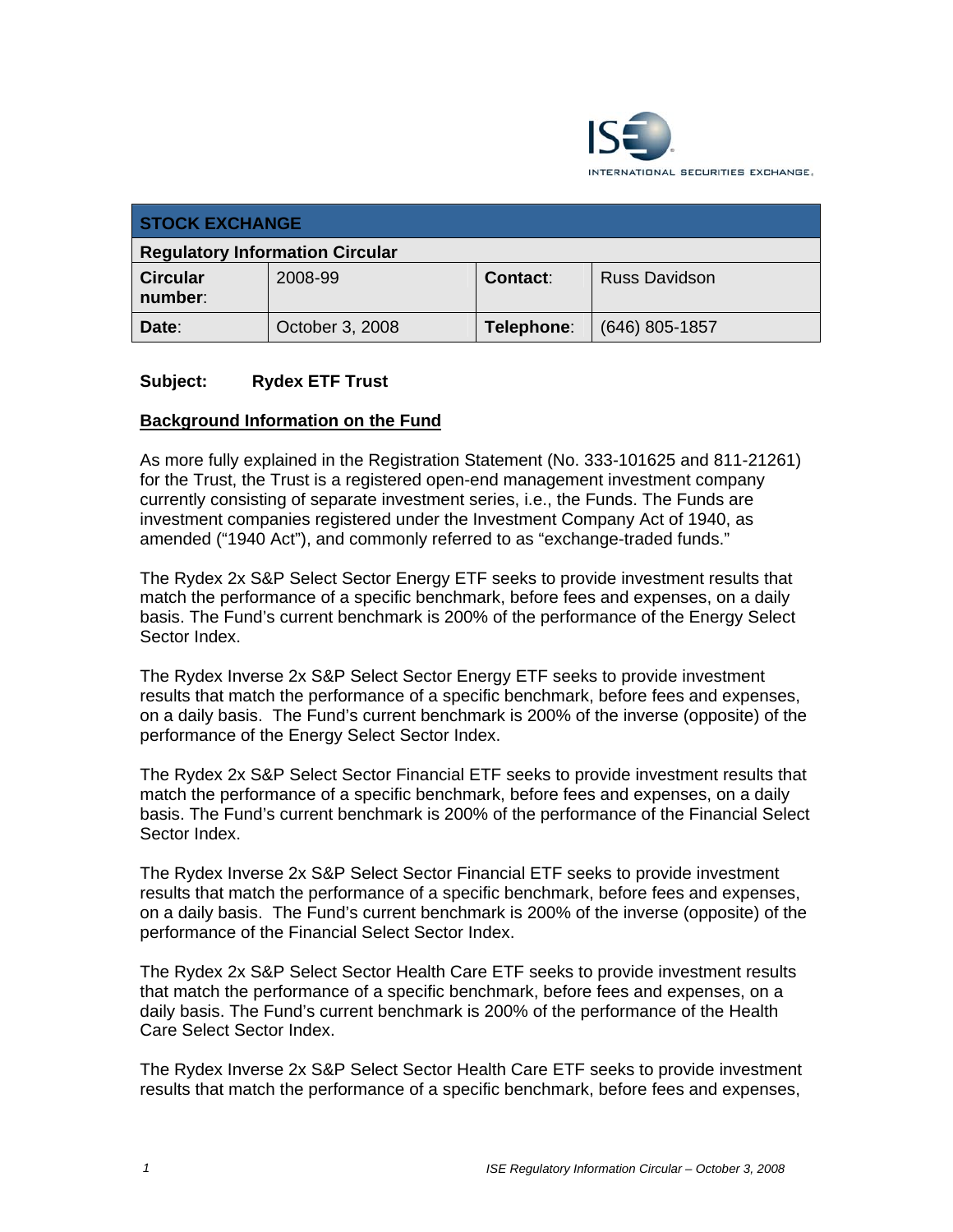on a daily basis. The Fund's current benchmark is 200% of the inverse (opposite) of the performance of the Health Care Select Sector Index.

The Rydex 2x S&P Select Sector Technology ETF seeks to provide investment results that match the performance of a specific benchmark, before fees and expenses, on a daily basis. The Fund's current benchmark is 200% of the performance of the Technology Select Sector Index.

The Rydex Inverse 2x S&P Select Sector Technology ETF seeks to provide investment results that match the performance of a specific benchmark, before fees and expenses, on a daily basis. The Fund's current benchmark is 200% of the inverse (opposite) of the performance of the Technology Select Sector Index.

Rydex Investments serves as the investment adviser to the Funds. Rydex Distributors, Inc. (the "Distributor") is the distributor for the Funds. State Street Bank and Trust Company is the custodian, administrator, transfer agent and fund accounting agent for the Funds.

As described more fully in the Trust's Prospectus and Statement of Additional Information ("SAI"), each Fund issues and redeems shares at their net asset value ("NAV") only in large blocks of 50,000 Shares (each block of 50,000 Shares called a "Creation Unit"), generally in exchange for a basket of securities included in the Index ("Deposit Securities"), together with the deposit of a specified cash payment ("Cash Component"). The Cash Component for REA, RFL, RHM and RTG is an amount equal to the difference between the NAV of their shares (per Creation Unit) and the market value of their Deposit Securities. The Cash Component for REC, RFN, RHO and RTW will equal the NAV of their Creation Unit. Shares of the Funds will trade on the Exchange at market prices that may differ from their NAV. Except when aggregated in Creation Units, the Shares may not be redeemed with a Fund.

The Funds pay out dividends from net investment income, if any, to shareholders at least annually. Distributions of net capital gains, if any, are declared and distributed to shareholders annually, but the Trust may make distributions more frequently under certain circumstances.

The Depository Trust Company ("DTC") serves as securities depository for the Shares, which may be held only in book-entry form; stock certificates will not be issued. DTC, or its nominee, is the record or registered owner of all outstanding Shares.

Each Fund's NAV is determined shortly after 4:00 p.m. Eastern standard time ("ET") on each day that the New York Stock Exchange ("NYSE") and the American Stock Exchange ("Amex") are open for business (a "Business Day"). The NAV is available from the Trust and the Amex and is also available to National Securities Clearing Corporation ("NSCC") participants through data made available from NSCC.

The Trusts registration statement describes the various fees and expenses for the Fund's shares. For a more complete description of the Funds and the Indexes, visit www.rydexfunds.com.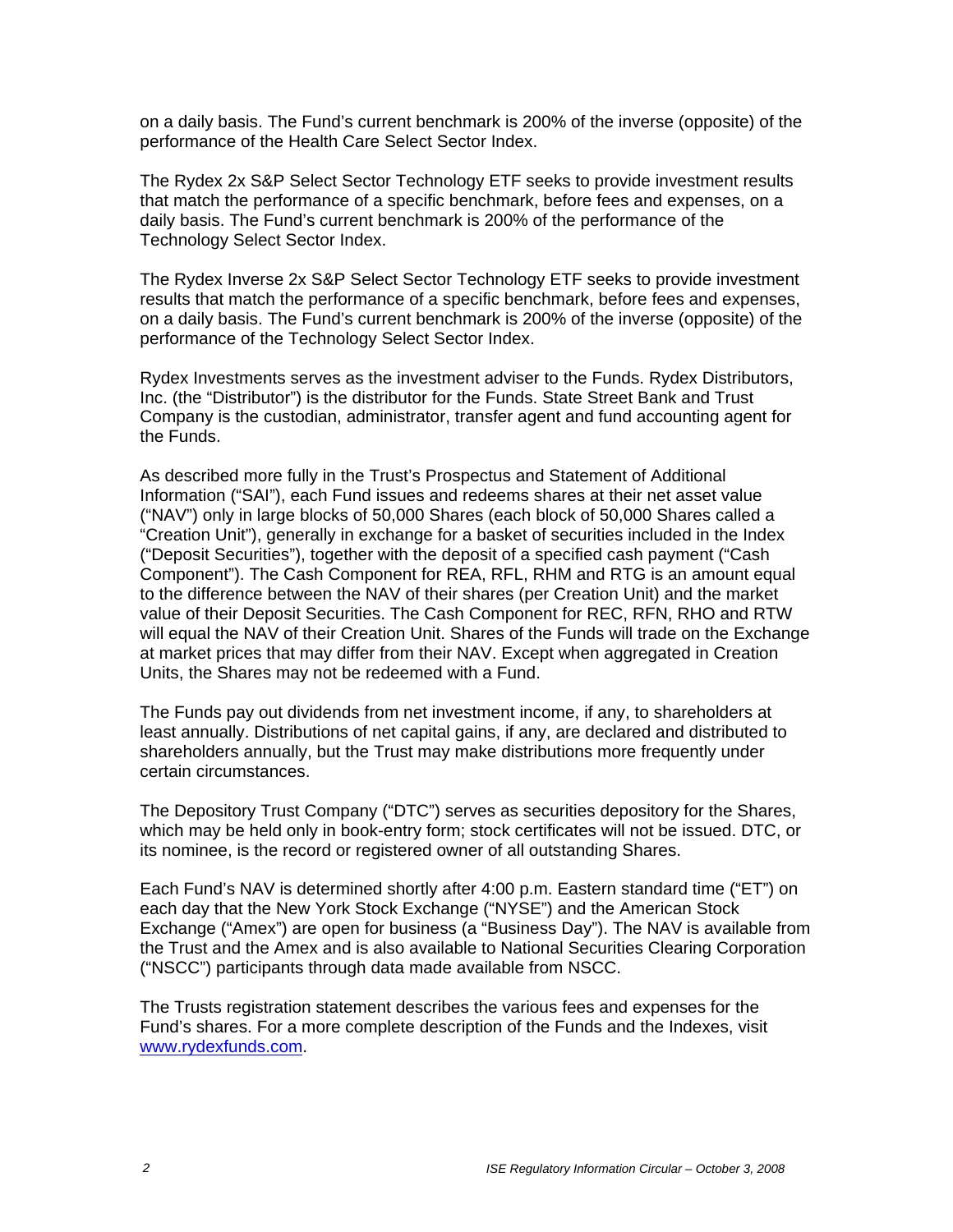# **Purchases and Redemptions in Creation Unit Size**

Equity EAMs are hereby informed that procedures for purchases and redemptions of Shares in Creation Units are described in the Trust's Prospectus and Statement of Additional Information and that Shares are not individually redeemable but are redeemable only in Creation Unit aggregations or multiples thereof.

The Trust will issue and sell Shares only in Creation Units on a continuous basis through the Distributor, without a sales load, at their NAV next determined after receipt, on any Business Day, of a purchase order in proper form. Creation units of REA, RFL, RHM and RTG will generally consist of the Deposit Securities and the Cash Component. Creation Units of REC, RFN, RHO and RTW will be issued by the Funds solely in exchange for cash ("All-Cash Payment"). The use of an All-Cash Payment for the purchase of Creation Unit Aggregations is due to the limited transferability of the Financial Instruments. Purchasers will generally be required to deposit a specified cash payment in the manner described in the Application.

Orders must be placed in proper form by or through either (i) a "Participating Party", i.e., a broker-dealer or other participant in the clearing process of the Continuous Net Settlement System of the NSCC; or (ii) a participant of the DTC, that, in either case, has entered into an agreement with the Trust and the Distributor, with respect to creations and redemptions of Creation Units. All orders must be placed for one or more whole Creation Units and must be received by the Distributor in proper form no later than the close of regular trading on NYSE (ordinarily 4:00 p.m. ET) on the date the order is placed (the "Transmittal Date") in order to receive the NAV per Share determined on the Transmittal Date. A creation transaction fee payable to the Custodian is imposed on each creation transaction.

With respect to the Shares of REA, RFL, RHM and RTG the redemption proceeds for Creation Units will generally consist of Fund Securities plus cash in an amount equal to the Fund's NAV less a redemption transaction fee payable to the Custodian next determined after receipt of a redemption request in proper form by the Distributor and only on a Business Day. Shares of REC, RFN, RHO and RTW will be redeemed solely for an All-Cash Payment in an amount equal to the NAV less a redemption transaction fee payable to the Custodian next determined after receipt of a redemption request in proper form by the Distributor and only on a Business Day. The use of an All-Cash Payment for the redemption of a Creation Unit is due to the limited transferability of the Financial Instruments.

# **Principal Risks**

Interested persons are referred to the Trust's Prospectus for a description of risks associated with an investment in the Shares. These risks include the risk that each Fund's investment strategy may subject such Fund to greater changes to the value of portfolio holdings and imperfect correlation to the relevant Underlying Index. Each Fund may also not correlate to the relevant Underlying Index for a number of reasons including the incursion by the Fund of operating expenses and costs not applicable to the Index. Over time, the cumulative percentage increase or decrease in the NAV of a Fund may diverge significantly from the cumulative percentage increase or decrease in the multiple return of the Underlying Index due to the compounding effect of losses and gains on the returns of a Fund. In addition, as noted in the Prospectus, the Shares trade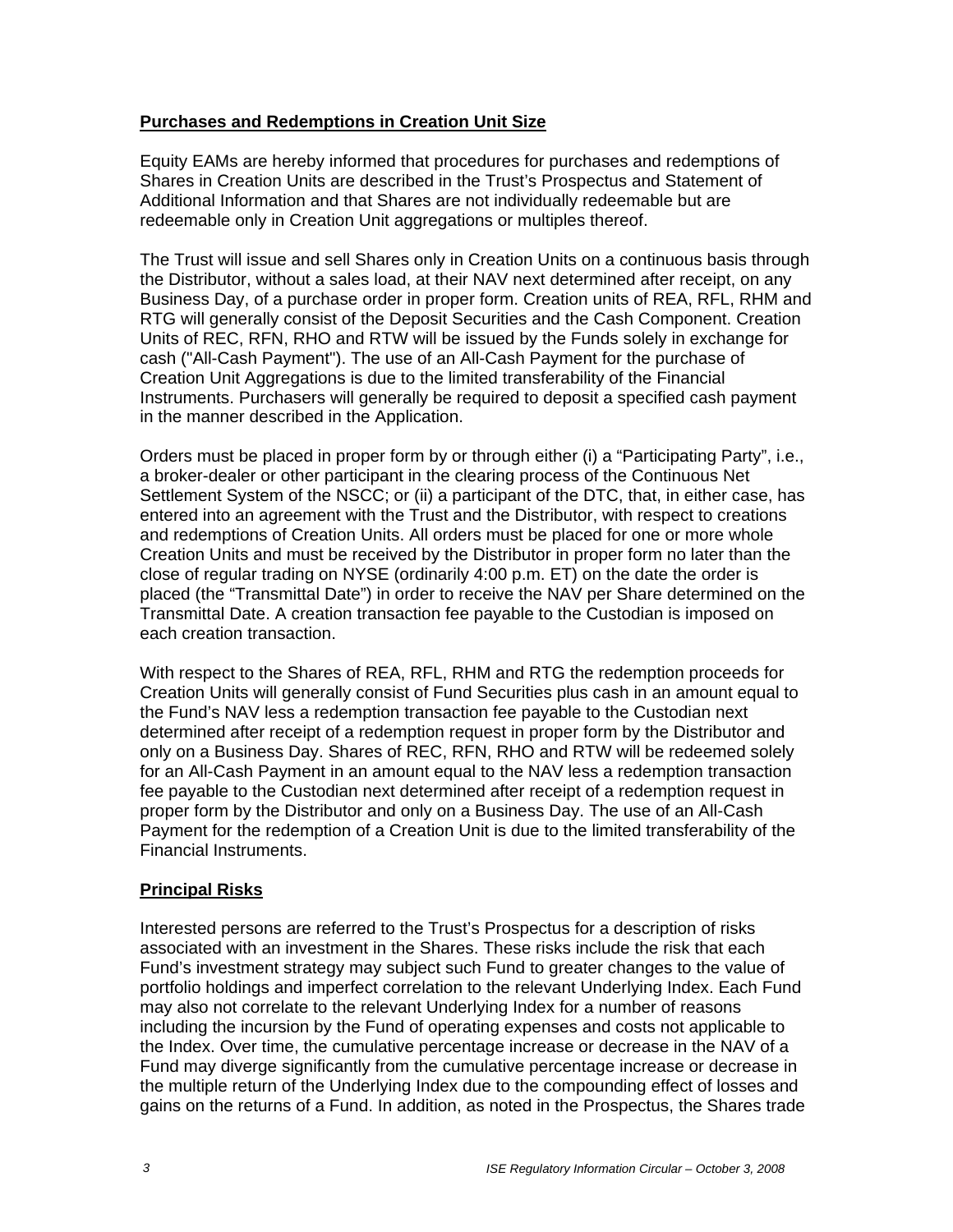at market prices that may differ from their NAV. The NAV of the Shares will fluctuate with changes in the market value of the Fund's holdings while the market prices of the Shares will fluctuate in accordance with changes in NAV as well as the supply and demand for the Shares.

# **Exchange Rules Applicable to Trading in the Shares**

The Shares are considered equity securities, thus rendering trading in the Shares subject to the Exchange's existing rules governing the trading of equity securities.

#### **Trading Hours**

The Shares will trade on ISE between 9:00 a.m. and 4:00 p.m. ET.

Equity EAMs trading the Shares during the Pre-Market Session are exposed to the risk of the lack of the calculation or dissemination of underlying index value or intraday indicative value ("IIV"). For certain derivative securities products, an updated underlying index value or IIV may not be calculated or publicly disseminated in the Pre-Market hours. Since the underlying index value and IIV are not calculated or widely disseminated during Pre-Market hours, an investor who is unable to calculate implied values for certain derivative securities products during Pre-Market hours may be at a disadvantage to market professionals.

# **Trading Halts**

ISE will halt trading in the Shares of a Trust in accordance with ISE Rule 2101(a)(2)(iii). The grounds for a halt under this Rule include a halt by the primary market because it stops trading the Shares and/or a halt because dissemination of the IIV or applicable currency spot price has ceased, or a halt for other regulatory reasons. In addition, ISE will stop trading the Shares of a Trust if the primary market de-lists the Shares.

# **Suitability**

Trading in the Shares on ISE will be subject to the provisions of ISE Rule 2123(l). Members recommending transactions in the Shares to customers should make a determination that the recommendation is suitable for the customer. In addition, members must possess sufficient information to satisfy the "know your customer" obligation that is embedded in ISE Rule 2123(l).

Equity EAMs also should review FINRA Notice to Members 03-71 for guidance on trading these products. The Notice reminds members of their obligations to: (1) conduct adequate due diligence to understand the features of the product; (2) perform a reasonable-basis suitability analysis; (3) perform customer-specific suitability analysis in connection with any recommended transactions; (4) provide a balanced disclosure of both the risks and rewards associated with the particular product, especially when selling to retail investors; (5) implement appropriate internal controls; and (6) train registered persons regarding the features, risk and suitability of these products.

#### **Delivery of a Prospectus**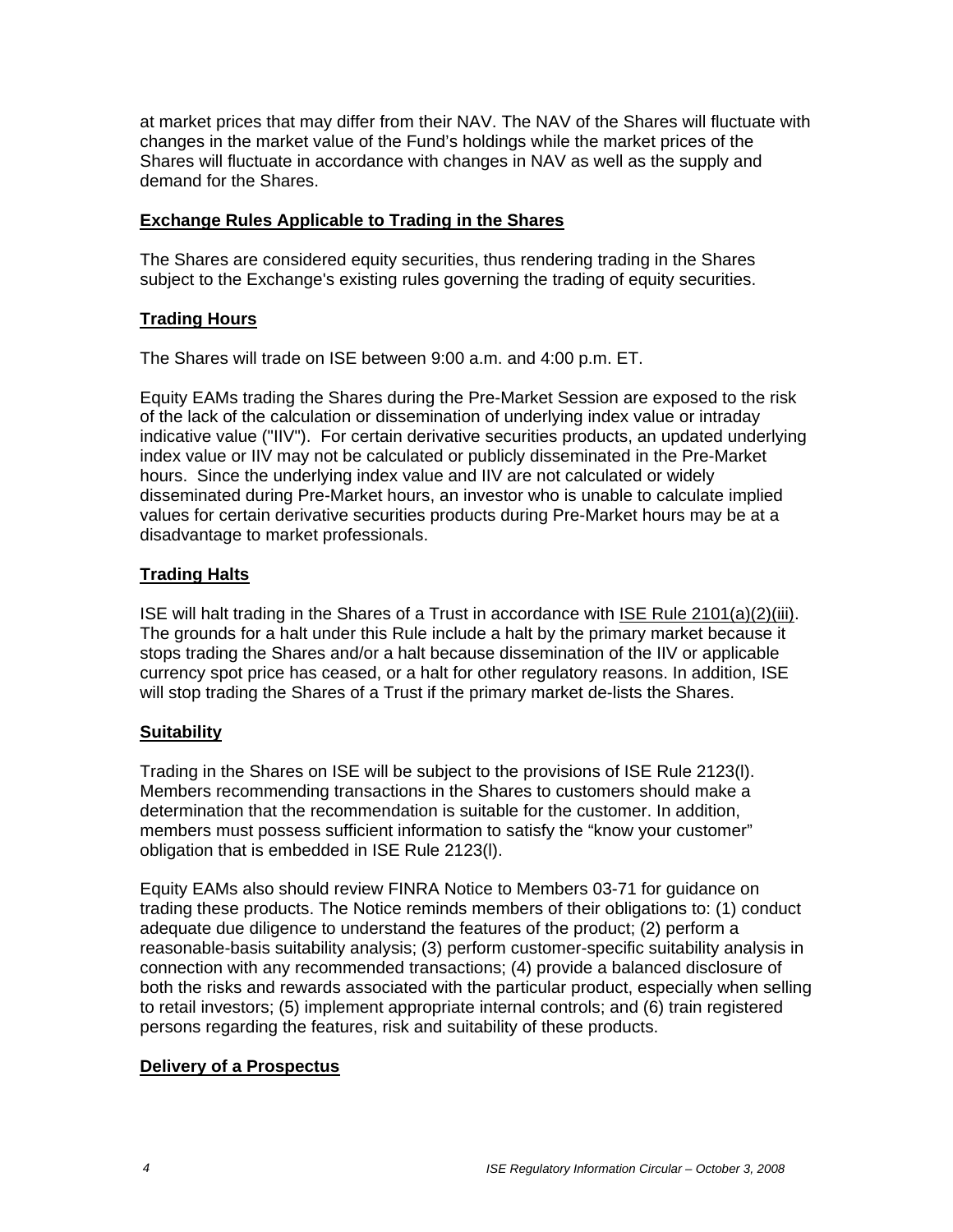Pursuant to federal securities laws, investors purchasing Shares must receive a prospectus prior to or concurrently with the confirmation of a transaction. Investors purchasing Shares directly from the Fund (by delivery of the Deposit Amount) must also receive a prospectus.

Prospectuses may be obtained through the Distributor or on the Fund's website. The Prospectus does not contain all of the information set forth in the registration statement (including the exhibits to the registration statement), parts of which have been omitted in accordance with the rules and regulations of the SEC. For further information about the Fund, please refer to the Trust's registration statement.

# **Exemptive, Interpretive and No-Action Relief Under Federal Securities Regulations**

The Commission issued a letter dated October 31, 2007, ("No-Action Letter") granting exemptive or no-action relief from certain rules under the Securities Exchange Act of 1934 for the Funds.

# **Regulation M Exemptions**

Generally, Rules 101 and 102 of Regulation M prohibit any "distribution participant" and its "affiliated purchasers" from bidding for, purchasing, or attempting to induce any person to bid for or purchase any security which is the subject of a distribution until after the applicable restricted period, except as specifically permitted in Regulation M. The provisions of the Rules apply to underwriters, prospective underwriters, brokers, dealers, and other persons who have agreed to participate or are participating in a distribution of securities.

The Commission issued a No-Action Letter by which persons participating in a distribution of shares of a fund may engage in secondary market transactions in such shares during their participation in such a distribution, despite the requirements of from Rule 101 under Regulation M. In addition, the SEC has permitted persons who may be deemed to be participating in the distribution of shares of a fund (i) to purchase securities for the purpose of purchasing creation unit aggregations of fund shares and (ii) to tender securities for redemption in Creation Unit Aggregations. Further, the Commission has clarified that the tender of fund shares to the Fund for redemption does not constitute a bid for or purchase of any of the Funds' securities during the restricted period of Rule 101. The Commission has issued a No-Action Letter to paragraph (e) of Rule 102 under Regulation M which allow the redemption of fund shares in creation unit aggregations during the continuous offering of shares.

# **Customer Confirmations for Creation or Redemption of Fund Shares (SEC Rule 10b-10)**

Broker–dealers who handle purchases or redemptions of Fund shares in Creation Units for customers will be permitted to provide such customers with a statement of the number of Creation Unit Aggregations created or redeemed without providing a statement of the identity, number and price of shares of the individual securities tendered to the Fund for purposes of purchasing creation unit aggregations ("Deposit Securities") or the identity, number and price of shares to be delivered by the Trust to the redeeming holder ("Redemption Securities"). The composition of the securities required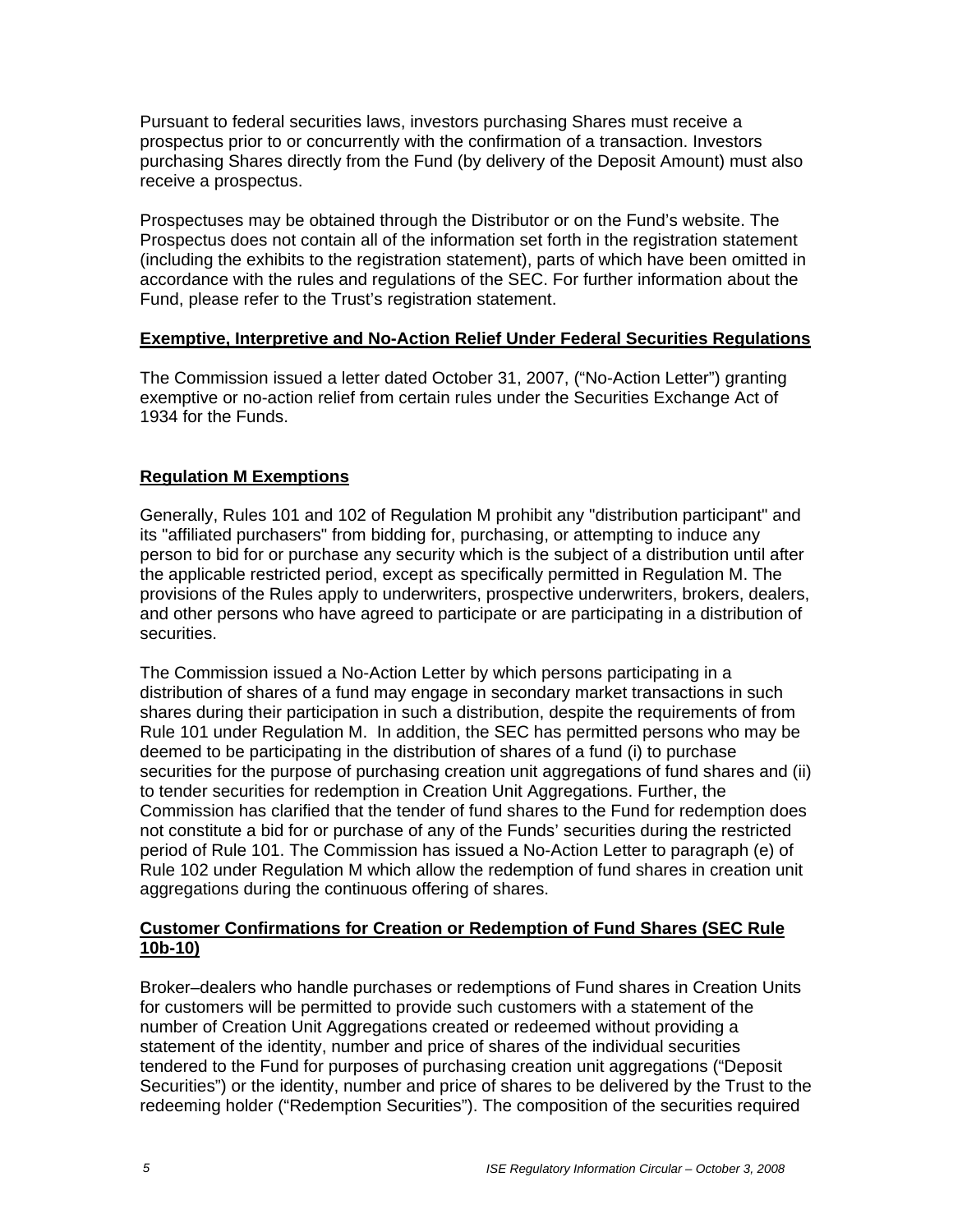to be tendered to the Fund for creation purposes and of the securities to be delivered on redemption will be disseminated each business day and will be applicable to requests for creations or redemption, as the case may be, on that day. This exemptive relief under Rule 10b-10 with respect to creations and redemptions is subject to the following conditions:

- 1. Confirmations to customers engaging in creations or redemptions must state that all information required by Rule 10b-10 will be provided upon request;
- 2. Any such request by a customer for information required by Rule 10b-10 will be filed in a timely manner, in accordance with Rule 10b-10(c);
- 3. Except for the identity, number and price of shares of the component securities of the Deposit Securities and Redemption Securities, as described above, confirmations to customers must disclose all other information required by Rule 10b-10(a).

# **SEC Rule 14e-5**

The Commission has permitted any person acting as a dealer-manager of a tender offer for a component security of fund (1) to redeem fund shares in creation unit aggregations from the issuer that may include a security subject to such tender offer and (2) to purchase fund shares during such tender offer. In addition, a No-Action has been issued under Rule 14e-5 states that if a broker-dealer acting as a dealer-manager of a tender offer for a security of the Fund purchases or arranges to purchase such securities in the secondary market for the purpose of tendering such securities to purchase one or more creation unit aggregations of shares, it must be made in conformance with the following:

- 1. such bids or purchases are effected in the ordinary course of business, in connection with a basket of 20 or more securities in which any security that is the subject of a distribution, or any reference security, does not comprise more than 5% of the value of the basket purchased; or
- 2. purchases are effected as adjustments to such basket in the ordinary course of business as a result of a change in the composition of the underlying index; and
- 3. such bids or purchases are not effected for the purpose of facilitating such tender offer.

# **Section 11(d)(1); SEC Rules 11d1-1 and 11d1-2**

Section 11(d)(1) of the Act generally prohibits a person who is both a broker and a dealer from effecting any transaction in which the broker-dealer extends credit to a customer on any security which was part of a new issue in the distribution of which he participated as a member of a selling syndicate or group within thirty days prior to such transaction. The Commission has clarified that Section 11(d)(1) does not apply to broker-dealers that are not authorized participants (and, therefore, do not create creation unit aggregations) that engage in both proprietary and customer transactions in shares of a fund in the secondary market, and for broker-dealer authorized participants that engage in creations of creation unit aggregations. This relief is subject to specific conditions, including the condition that such broker-dealer (whether or not an authorized participant) does not, directly or indirectly, receive from the fund complex any payment, compensation or other economic incentive to promote or sell the shares of a fund to persons outside the fund complex, other than non-cash compensation permitted under NASD Rule 2830 (I)(5)(A), (B) or (C). See letter dated November 22, 2005 from Brian A Bussey, Assistant Chief Counsel, SEC Division of Market Regulation, to Barclays Global Investors, N.A., dated November 22, 2005. The Commission has issued a No-Action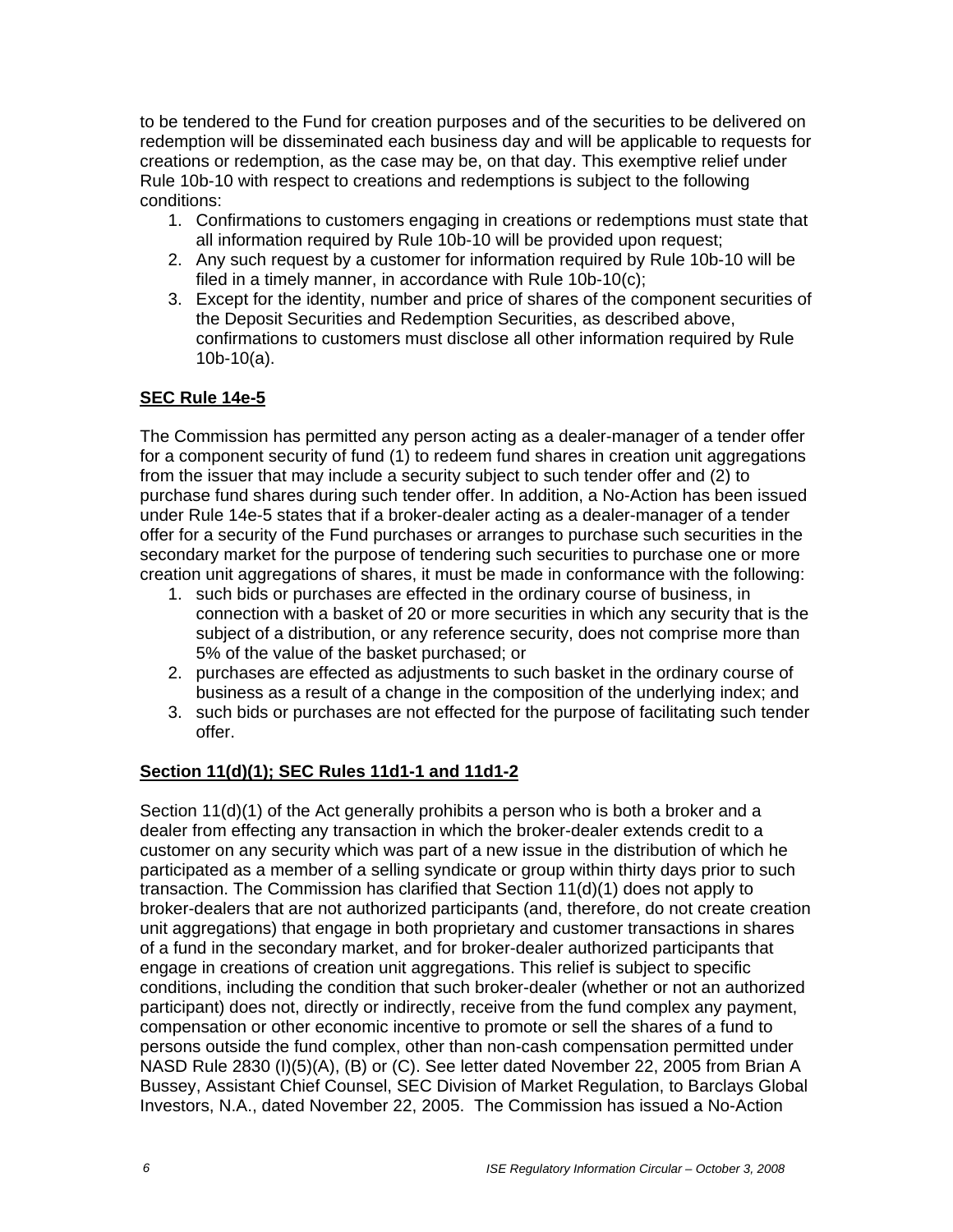Letter under Section 11(d)(1) of the Act states that broker-dealers may treat shares of a fund, for purposes of Rule 11d1-2, as "securities issued by a registered open-end investment company as defined in the Investment Company Act" and thereby extend credit or maintain or arrange for the extension or maintenance of credit on shares that have been owned by the persons to whom credit is provided for more than 30 days, in reliance on the exemption contained in the rule.

#### **SEC Rule 15c1-5 and 15c1-6**

The Commission has issued a No-Action letter with respect to Rule 15c1-5 and Rule 15c1-6 as to the required disclosure of control by a broker or dealer with respect to creations and redemptions of fund shares and secondary market transactions therein.

**This Regulatory Information Bulletin is not a statutory Prospectus. Equity EAMs should consult the Trust's Registration Statement, SAI, Prospectus and the Fund's website for relevant information.**